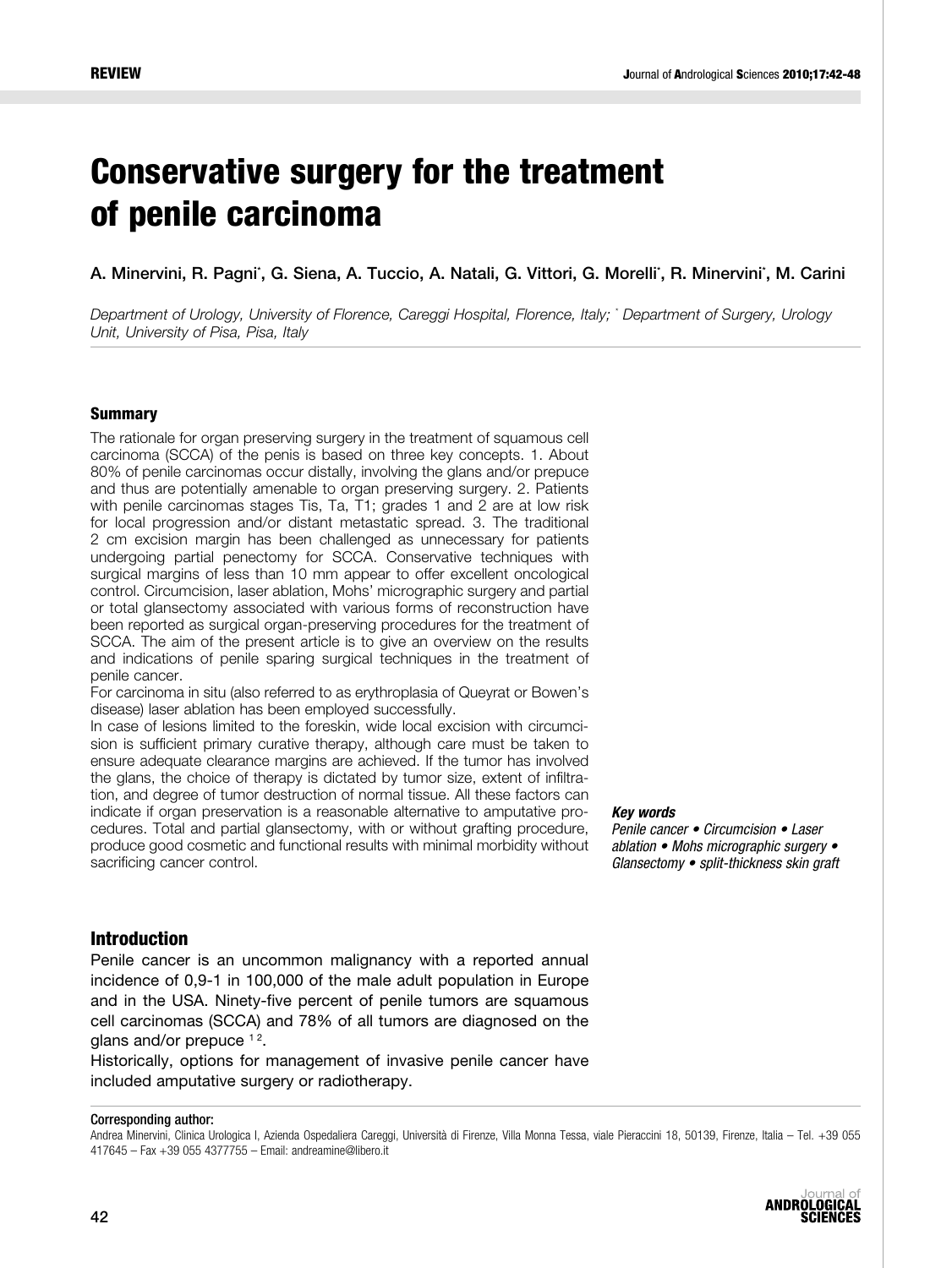Amputative surgery, based on partial or total penile amputation and closure of the penile stump using the skin of the shaft to the urethral mucosa, provides excellent local control rates greater than 90% of the primary tumor and, therefore, remains the oncological "gold standard" for all stages SCCA 34. Nevertheless, this approach invariably leads to considerable cosmetic deformity, psychological traumas and functional loss with resulting sexual and urinary dysfunction with more than 50% of patients developing mental disorders 5-7.

Radiotherapy is an organ-preserving technique but has been used with limited success. Indeed, SCCA is relatively radioresistant and it requires a relatively long treatment regimen of 3 to 6 weeks and a large radiation dose of 6.000 cGy<sup>8</sup>. The local recurrence rate has been reported in over 45% of cases <sup>9</sup>. Almost all patients have acute radiation reactions with necrosis which can lead to amputation of the penis, urethral stenosis, urethral fistula, chronic penile pain and penile oedema that lead to a not negligible drop out rate from the treatment. Moreover, around 40% of patients have chronic radiation reactions that can make harder the early diagnosis of a potential local recurrence 8-12.

The limits of the radiotherapy treatment and the justifiable reluctance of many patients to undergo a mutilating penectomy has promoted the use of penile sparing surgical techniques to maintain penis function and appearance  $13 14$ . The aim of the present article is to give an overview on the results and indications of penile sparing surgical techniques in the treatment of penile cancer.

# Rationale for organ preserving surgery

The rationale for organ preserving surgery in the treatment of SCCA of the penis is based on three key concepts:

- 1. about 80% of penile carcinomas occur distally, involving the glans and/or prepuce and thus are potentially amenable to organ preserving surgery 15;
- 2. patients with penile carcinomas stages Tis, Ta, T1; grades 1 and 2 are at low risk for local progression and/or distant metastatic spread 16;
- 3. the traditional 2 cm excision margin has been challenged as unnecessary for patients undergoing partial penectomy for SCCA. Conservative techniques with surgical margins of less than 10 mm appear to offer excellent oncological control <sup>17</sup> 18.

Therefore, until more rigorous scientific evidence is

available, organ-preserving strategies should be reserved to well-selected patients with low-grade, lowstage disease <sup>15</sup>, as in these cases the achievement of good cosmetic and functional results should not compromise long-term oncological outcomes. Circumcision 15, laser ablation 19, Mohs' micrographic surgery (MMS) <sup>20</sup> and partial (PG) or total glansectomy (TG) associated with various forms of reconstruction have been reported as surgical organ-preserving procedures for the treatment of SCCA<sup>1221</sup>.

The goals of penile-preserving treatments are to maintain penile/glans sensation and to maximize penile shaft residual length when possible.

# **Circumcision**

The majority of men with penile carcinoma are uncircumcised. Small low-stage (Tis, Ta, T1) and lowgrade (grades I and II) tumors limited to the distal prepuce can be managed by circumcision alone, with a 2 cm margin of clearance and this procedure can be considered the standard treatment in these clinical settings 13. If the tumor is closer to the coronal sulcus, the circumcision margin must be extended proximally to the penile shaft to ensure adequate oncological resection, as recurrence rates may be as high as  $50\%$   $^{22}$ . A careful selection of the patients and the use of intraoperative frozen sections are imperative to reduce local recurrence rates.

# Laser ablation

Laser energy for penile lesions was first introduced by Hofstetter and Frank in 1980<sup>23</sup>. The carbon dioxide laser and neodymium YAG laser are the most commonly used in current practice 19 24. The carbon dioxide laser vaporizes tissue with minimal penetration of energy into the deeper layers (only 0.1 mm) as the energy is completely absorbed at impact by the water component of the cell and therefore it is unsuitable for most tumors with a recurrence rates of up to 50% <sup>24</sup>. The neodymium YAG laser penetrates tissue and causes coagulation to a depth of at least 3 to 4 mm 24.

Overall recurrence rates with neodymium YAG laser ablation are stage-dependent. Using this laser, Malloy et al. on 16 treated patients, 5 Tis, 9 T1 and 2 T2 carcinomas, had no recurrences in all patients with TIS, while 33% of the T1 patients and all T2 patients showed local recurrence, at a follow up that ranged between 12 and 36 months <sup>25</sup>. Frinberger et al. in 29 patients, at a mean follow-up of 47 months, had a 5.8% incidence of local recur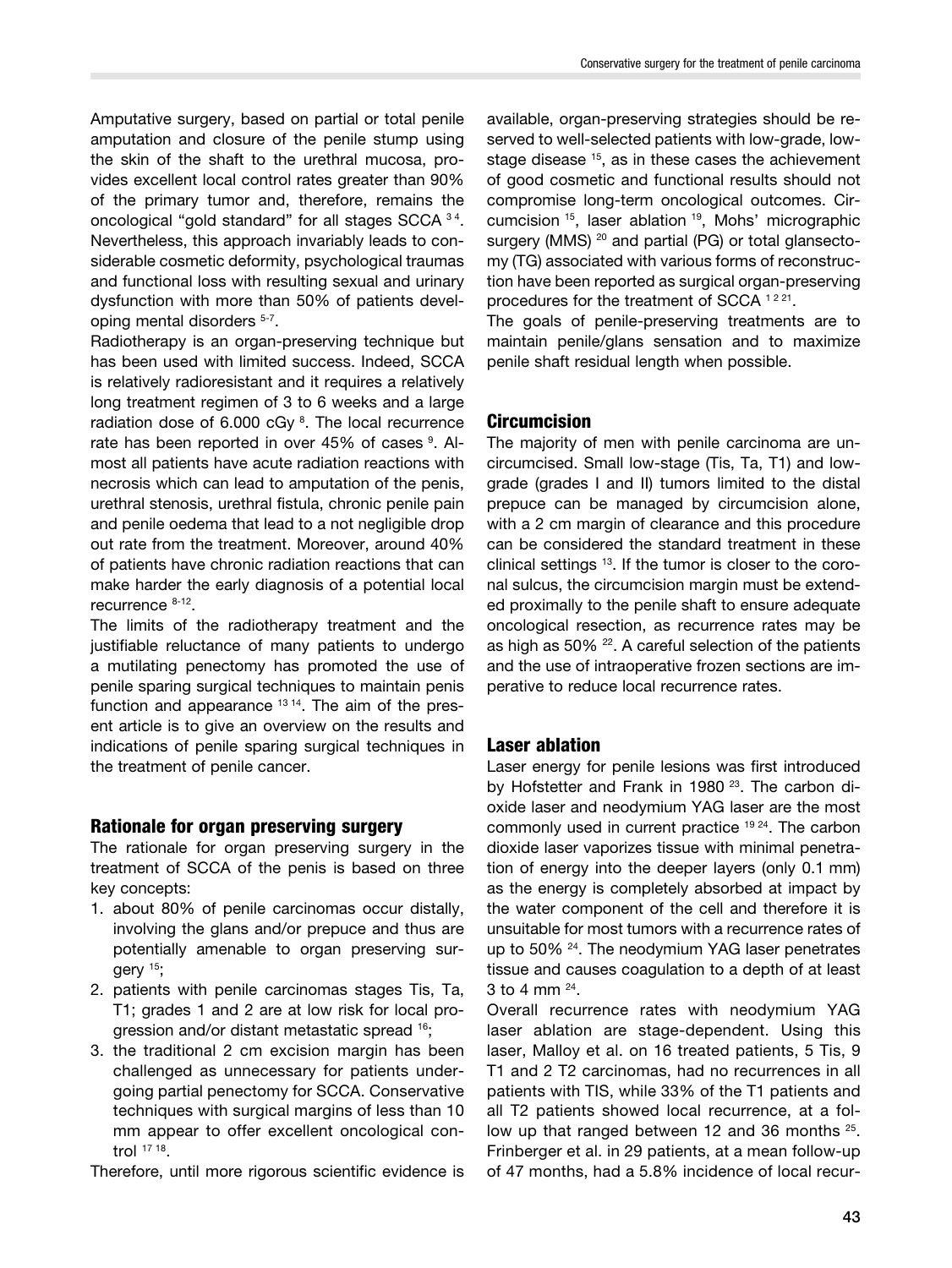rence in Tis patients and a 10% recurrence rate in T1 patients 19. Von Eschnbach et al. reported good outcomes for T1 tumors with excellent cosmetic and functional results and high satisfaction rates. Recurrences were noted in 6.9% of patients, which is comparable to recurrence rates after partial amputation (0-8%) 26.

In a recent retrospective study, Meijer et al. reported the results obtained in 44 patients (21 T1, 17 T2 and 6 Tis) after a mean follow-up ranging between 3 months and 16 years. Local disease recurrence in the treated area occurred in 48% of the patients, and in 20% of them, the first recurrence was elsewhere on the glans penis. In 10 cases, nodal metastases were found and 8 of these cases were stage T2. The authors concluded that laser therapy is best for stage Tis and T1 tumors exclusively. Only selected patients with T2 tumors should be treated in combination with early groin lymph node resection, as, with respect to the risk of nodal metastases, the T2 stage represents the stronger prognostic predictor <sup>27</sup>.

Overall, these results taken together, demonstrate that laser surgery, who has significant cosmetic and functional advantages over traditional amputation, is feasible. Neverthless, patient selection is extremely important as only those tumors invading less than 4 mm into tissues are suitable for neodymium YAG laser treatment. Therefore, this treatment is best reserved for superficial and small lesions. It is most suitable for Tis lesions and should be done always in conjunction with frozen-section biopsies. It may also be performed in T1 patients, but a close surveillance is mandatory during follow up for early detection of tumor recurrence. A proper surgical procedure should be suggested for T2 patients, unless in very selected cases and in these patients every local procedure should be associated with groin lymph node dissection.

#### Mohs micrographic surgery

The microscopically controlled surgery represents a reasonable compromise to control local disease while providing organ preservation in patients with small superficially invasive lesions. The tumor is excised, in multiple sessions, in layers and each layer is examined microscopically by systematic frozen sections. Excision is continued until the excised tissue is negative at the histological examination. Reported complications include glans disfigurement and meatal stenosis 28. Mohs reported 35 cases in 50 years of experience, with a local recurrence rate,

at 5 years follow up, of 14% for T1 lesions, 18% for T<sub>2</sub> and 100% for T<sub>3</sub> lesions  $20$ .

Brown et al presented the results in 20 patients: 11 with SCCA, 7 with SCCA in situ, 1 verrucous carcinoma and 1 leiomyosarcoma. At a mean follow up of 3 years, local recurrence was noted in 6% and a lymph node recurrence in 24% of SCCA patients. One patient died of metastatic disease and another died of unrelated causes<sup>28</sup>.

Bissada and coworkers reported the results on 30 patients: 17 underwent inguinal lymphadenectomy which revealed lymph node disease in 12. At a follow up ranging between 12 and 360 months, 3 local recurrences and 1 cancer related death were observed 15.

Finally, Shindel and coworkers treated 33 patients who underwent a total of 41 Mohs procedures (26 Tis, 4 T1, 7 T2 and 4 T3). Follow up data was available on 25 patients at a mean follow up of 58 months. Eight patients had local recurrence (32%), which was managed by repeated MMS in 7 and by penectomy in 1. There were 2 cases of tumor progression, including 1 from T1 to T3 disease (meatal involvement) and 1 from T1 to inguinal lymph node involvement. Two patients died, of whom 1 had no evidence of penile cancer and 1 had metastatic disease<sup>29</sup>.

Overall, taken these results together, MMS can allow for the local complete excision of the tumor with preservation of local penile anatomy and function. However, local failure can occur and therefore this technique should be reserved only for patients with small, distal, superficially invasive tumors <sup>29</sup>.

# Partial glansectomy

There are three kinds of PG reported in the literature:

- 1. PG with primary glans closure;
- 2. PG with graft reconstruction of the glans;
- 3. PG without grafting.

PG is indicated in localized tumors of the corona or central glans with no surrounding carcinoma in situ or obvious erectile tissue involvement on MRI.

Primary glans closure is suitable for small and isolated lesions. For larger lesions, when primary closure is not technically feasible or might not be oncologically safe, various techniques have been suggested to cover the area. McDougal performed partial glans excision in five patients. All underwent wide excision of the disease, preserving the urethral meatus 30. In 2 patients a full-thickness graft was used to resurface the hemiglans defect and in 1 a split-thickness graft was applied to the corona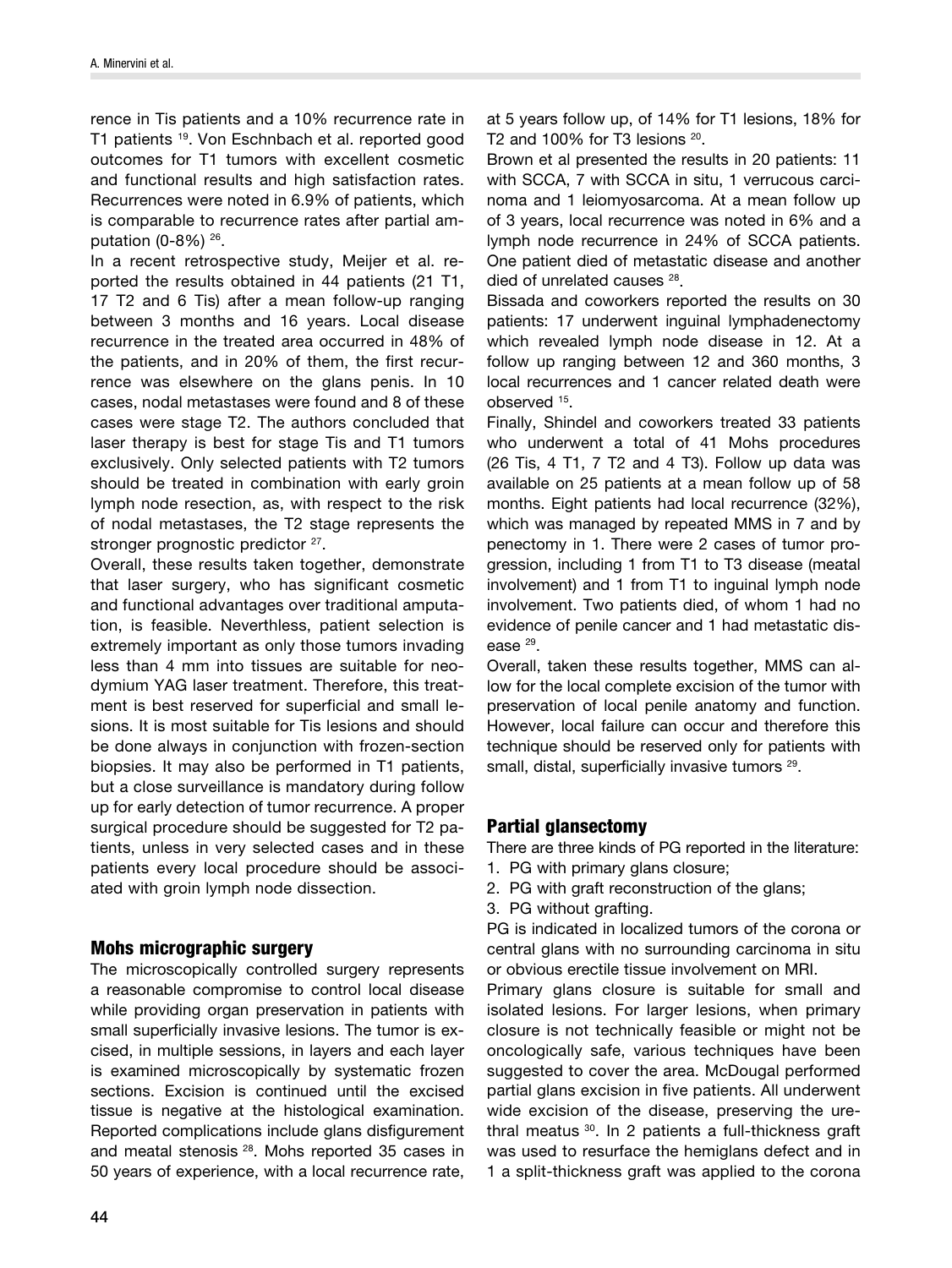and glans area 30. Ubrig described a simple technique in which an outer preputial skin flap was used to cover the glans defect <sup>31</sup>. Pietrzak and coworkers suggested the use of a full-thickness flap of penile skin or extragenital (lateral aspect of the thigh) split thickness skin graft <sup>2</sup>. The subtotal glans excision without grafting, reported by Ralph<sup>1</sup>, consists in carrying out two circumferential incisions: the first is a skin incision at the level of the coronal sulcus, and the second around the meatus, both with a macroscopic clearance of  $\geq$  5 mm and confirmed by frozen-section analysis. The tumor and healthy glans, between the incisions, are then excised leaving the urethra intact. The residual glans along with the urethral meatus is then sutured down to the distal corpora and the penile skin closely approximated to it with absorbable sutures. This technique preserves the meatus and gives a better cosmetic and functional outcome. Of the 5 patients treated by Ralph, the postoperative stage and grade were T1G2 and T1G3 in two patients and T2G2 in one patient. At a mean follow-up of 12 months, no patients have had a clinical recurrence, or had voiding difficulties. These men, sexually active before surgery remain so, with cosmetic and functional results acceptable to the patients  $^1$ .

Overall taken together, these results showed that, if technically feasible, PG is an effective treatment for penile tumors allowing for a radical removal especially in case of T1 lesions.

# Total glansectomy

The surgical technique of TG, first described by Austoni in 1996 32, consists of a circular incision in the distal shaft skin down to Buck fascia. At this level, a plane is developed to separate the glans from corporal tips. The urethra and the neurovascular bundle are isolated in their distal extremities. The glans is dissected from the corpora cavernosa and the urethra is distally sectioned. The use of multiple frozen sections of the surgical margins is strongly suggested. After removing the glans, the urethra is ventrally opened and the neomeatus fixed to the tip of the corpora cavernosa. The neurovascular bundle is fixed to the albuginea proximally to the neoglans with absorbable sutures.

For distal tumors invading the tunica albuginea and/ or corpora cavernosa, a more extensive resection is required and glansectomy must be associated with distal corporectomy and reconstructíon of corporal heads. TG without or with distal corporectomy are usually combined with reconstruction of a new glans

using a split thickness skin graft (STSG). The STSG is harvested from the inner thigh close to the groin to improve cosmesis with the use of a dermatotome, and then tailored and transplanted to cover the tip of the corpora cavernosa. The graft is repeatedly and multiply incised and fully quilted with the use of multiple Polyglactin interrupted stitches over the top of the corpora cavernosa. Humid compressive dressing can be applied and suture-fixed on covering the penis 21.

Devis et al. treated 3 patients with verrucous carcinoma, angiosarcoma and a melanoma respectively. No patients had a local recurrence and all had normal urinary and sexual function 14. Hatzichristou and coworkers treated 7 patients with verrucous carcinoma. At a mean follow-up of 65 months only one had local recurrence and all patients had normal urinary and sexual function 33.

Pietrzak and colleagues performed 10 partial glansectomy, 21 glansectomy with reconstruction and 8 glansectomy with distal corporectomy and reconstruction. At a mean follow up of 12 months of the patients who had PG, one had a tumor recurrence on the residual glans. None of those who had the glans removed had tumor recurrence  $2$ . In our series of 15 patients, treated with TG, between March 2003 and January 2008, only one patient had inguinal lymph node metastases 18 months after surgery, while none had local relapse and our crude disease specific survival rate was 93.3% after a mean follow up of 36 months. All patients were able to maintain their sexual activity starting from 3 months after surgery with a range between 2 and 6 months <sup>21</sup>. Orgasm and ejaculation were preserved in all patients though reduced glans sensitivity was reported by all patients as a predictable consequence of glans amputation 21.

Although the majority of series reports the use of a STSG, some experiences are based on glans replacement with buccal mucosa free grafts <sup>34</sup> and recently Gulino et al. has reported on a new technique of glans reconstruction using the distal urethra, with good functional and aesthetic results 35.

In conclusion, results reported in the literature showed that TG associated with resurfacing is an oncologically sound procedure for pT1 penile tumors and if associated either with distal corporectomy or distal corpus spongiosum excision it can be used also for the treatment of pT2 lesions. Indeed, conventional therapy for pT2 tumors would be a choice of penile amputation of varying degree but these patients can now be offered glansectomy as an alternative.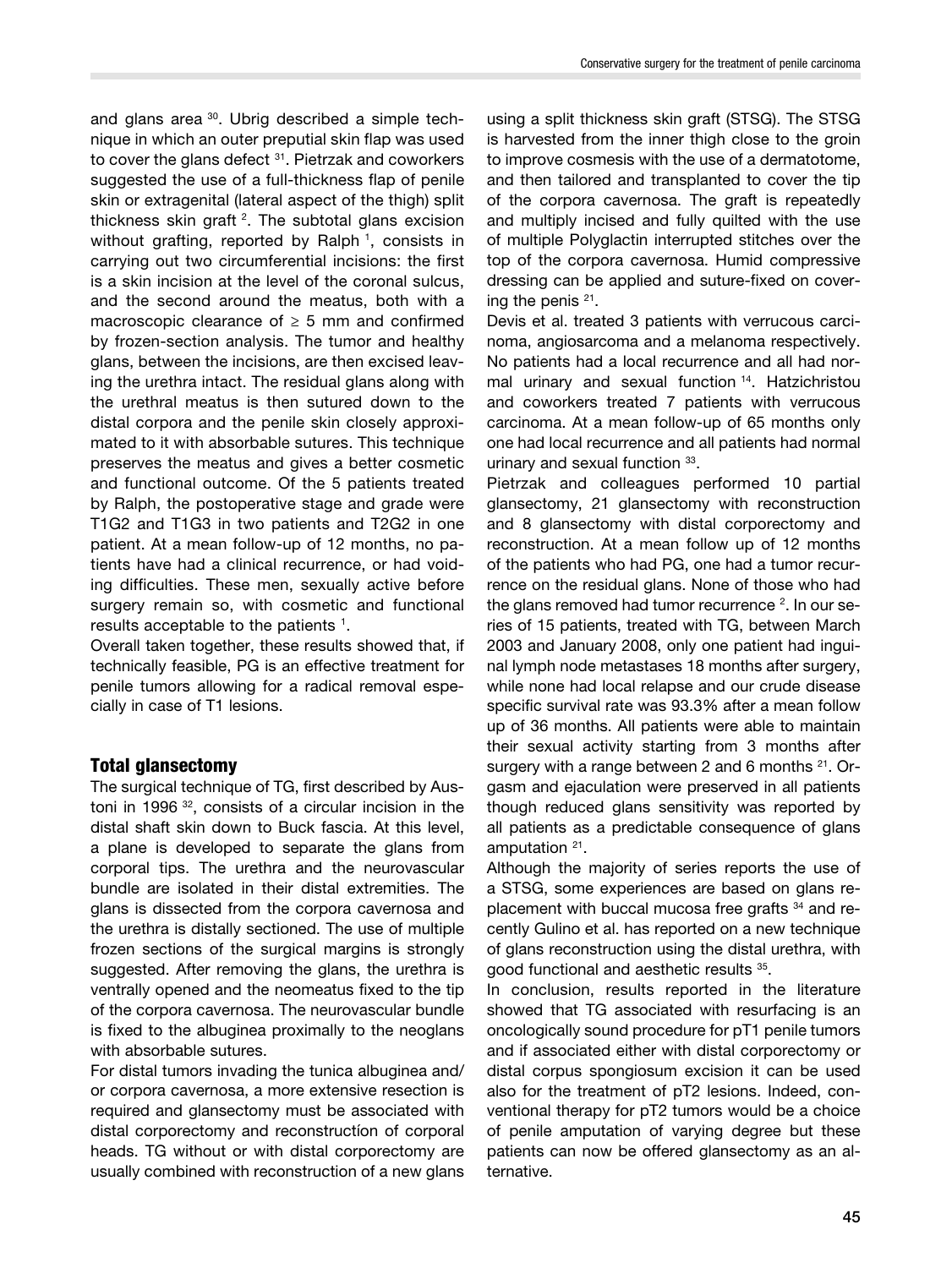#### **Discussion**

Carcinoma of the penis is a rare tumor with considerable geographical variation 36 37. The majority are SCCA (95%) and overall 78% of all tumors originate on the glans, coronal sulcus or foreskin. PG or TG, that provides excellent local control rates greater than 90% of the primary tumor, remains the oncological "gold standard" for all stages <sup>12</sup>. Therefore, the patient with penile cancer is not only challenged by the fear of suffering from a deadly disease, but is also confronted with the threat of losing a part of or the complete penis. The first questions of patients upon hearing the diagnosis usually deal with erectile function and body image, and only secondarily with the disease itself. The justifiable reluctance of patients to undergo a mutilating penectomy has prompted the search for new penis-sparing surgical techniques to maintain penis function and appearance; thus moving from the maximal tissue and organ destruction to the minimal therapeutic tissue removal 12-14. This represents an oncological and surgical multidisciplinary evolution that has previously been witnessed for chemotherapeutic therapies where medicine moved from the maximal tolerated dosage to the minimal therapeutic dose. Moreover, the "sparing" concept, which has also been proposed for other urological diseases such as kidney cancer, is not peculiar of urologists but represents a surgical multidisciplinary issue being prioritized also in many other malignancies such as melanoma and breast cancer. Circumcision, laser ablation and micrographic surgery aim to remove the diseased tissue, but recurrence of the disease may occur in unrecognized premalignant foci arising within the unstable epithelium following a partial procedure. Circumcision is indicated as the standard treatment in small tumors of the foreskin. However, proper patient selection and attention to intraoperative frozen section margin status are imperative for a successful outcome, because circumcision alone, especially with tumors proximal to the coronal sulcus, may be associated with a recurrence rate of 50% 22. The laser treatment offers excellent cosmetic results, with low local recurrence rates for Tis tumors <sup>24 38</sup>. It may also be performed in T1 patients but a close surveillance is mandatory during follow up for early detection of tumor recurrence <sup>24</sup> 38. Conversely, in stages greater than T1, local recurrence and poor control of the disease are reported 39. Micrographic surgery, despite good cosmetic results, has failed to gain wide acceptance due to its elevated local recurrence rate also for T1 tumors, and moreover it is very time consuming.

PG and TG <sup>1230 40 41</sup> are based on a surgical doctrine in which resection margins of 2-3 cm are not necessary to achieve local oncological control <sup>8</sup> 13. Conventional amputative surgery based on this dogma is associated with unsatisfactory cosmetic results, significant reduction in penile length and thus difficult or impossible vaginal penetration with severe consequences on patients psychology and it has been reported that more that 50% of these patients develop mental disorders 42. On the contrary, the use of glansectomy in selected patients with carcinoma localized on the glans penis has been proposed to maintain a satisfactory penile length and to improve patients quality of life <sup>14 40 42</sup>. Moreover, it is an oncologically safe procedure. Many reports have shown similar 5-year disease specific survival rates for amputative procedures, reducing the width of the resection margins 14 17 42. Moreover, if tumor recurrence occurs it is usually systemic at the inguinal lymph nodes. Cancer specific survival rates are similar to those reported using the conventional surgical treatment <sup>21</sup> <sup>43</sup> 44.

In patients who undergo glansectomy with reconstruction of a new glans, using a STSG, functional results are satisfactory  $21$ . Thus, the good aesthetic appearance of the penis and functional results that consist in good erectile function, preserved orgasmic sensation and stand up micturition, have a positive psychological impact on the patient and improve the patient's quality of life <sup>45</sup>. The most important disadvantages in the reconstruction of a new glans, using a STSG, are the reduced glans sensitivity, the spraying of urine when voiding and the complications of a more technically complex procedure, including graft failure and infection 21.

To overcome the disadvantages of the reduced sensitivity, a technique of glans reconstruction, using the distal urethra, have been proposed 35. To avoid the drawbacks of TG and of the grafting procedure, Ralph suggested the use of a subtotal glans excision with the preservation of the urethral meatus and without the need of skin grafting. In such cases, a catheter remains in situ for 24 hours and the patient is discharged the next day. No men had voiding difficulties in his study and the patient sexually active before surgery remains so, with cosmetic and functional results acceptable to the patients  $1$ .

#### Conclusion

Approximately 20% of patients with penile cancer are under 40 years of age and radical procedures, especially partial or total penectomy, may be psychologically devastating. The ideal surgical procedure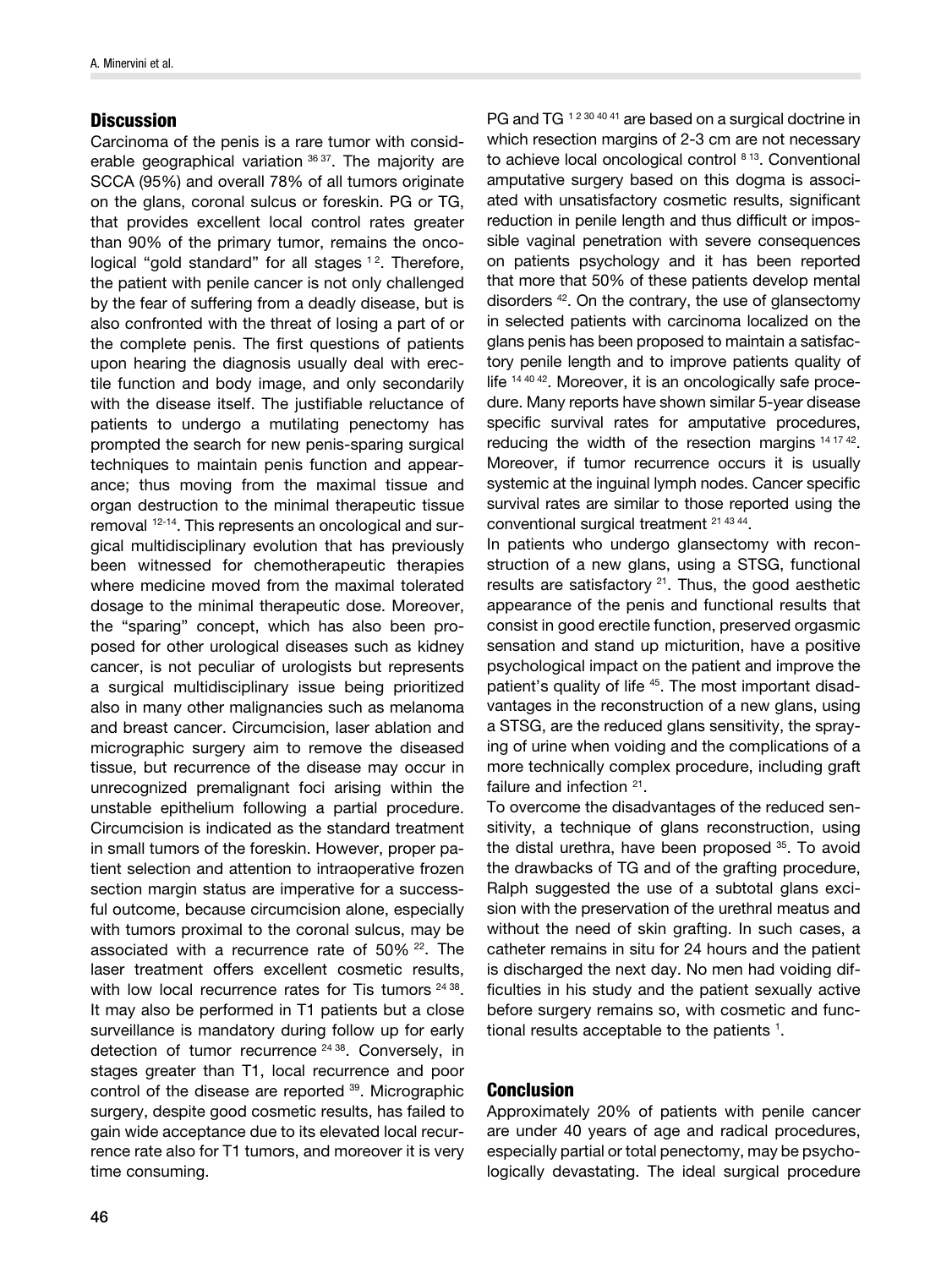should eliminate the disease and preserve sexual and urinary function. This is still not always possible because of the extent of disease. Circumcision, laser therapy, microscopically controlled surgery, total and partial glansectomy have all been used in an attempt to provide organs sparing alternatives. For carcinoma in situ (also referred to as erythroplasia of Queyrat or Bowen's diseas) laser ablation has been employed successfully.

In case of lesions limited to the foreskin, wide local excision with circumcision is sufficient primary curative therapy, although care must be taken to ensure adequate clearance margins are achieved. If the tumor has involved the glans, the choice of therapy is dictated by tumor size, extent of infiltration, and degree of tumor destruction of normal tissue. All these factors can indicate if organ preservation is a reasonable alternative to amputative procedures. Total and partial glansectomy, with or without grafting procedure, produce good cosmetic and functional results with minimal morbidity without sacrificing cancer control.

#### **References**

- <sup>1</sup> Brown CT, Minhas S, Ralph DJ. *Conservative surgery for penile cancer: subtotal glans excision without grafting*. BJU Int 2005;96:911-2.
- <sup>2</sup> Pietrzak P, Corbishley C, Watkin N. *Organ-sparing surgery for invasive penile cancer: early follow-up data*. BJU Int 2004;94:1253-7.
- McDougal WS, Kirchner FK Jr, Edwards RH, et al. *Treatment of carcinoma of the penis: the case for primary lymphadenectomy*. J Urol 1986;136:38-41.
- <sup>4</sup> Pizzocaro G, Piva L, Bandieramonte G, et al. *Up-todate management of carcinoma of the penis*. Eur Urol 1997;32:5-15.
- <sup>5</sup> Jensen MS. *Cancer of the penis in Denmark 1942 to 1962 (8511 cases).* Danish Med Bull 1977;24:66-72.
- <sup>6</sup> Romero FR, Romero KR, Mattos MA, et al. *Sexual function after partial penectomy for penile cancer*. Urology 2005;66:1292-5.
- <sup>7</sup> Ficarra V, Mofferdin A, D'Amico G. *Comparison of the quality of life of patients treated by surgery or radiotherapy in epidermoid cancer of the penis*. Progr Urol 1999;9:715-20.
- <sup>8</sup> Lynch DF, Schellhammer PF. *Tumors of the penis*. In: Walsh PC, Retik AB, Vaughan ED Jr, et al., editors. Campbell's Urology. 8<sup>th</sup> edn. Philadelphia: WB Saunders Co 1998, pp. 2453-85.
- <sup>9</sup> Harden SV, Tan LT. *Treatment of localized carcinoma of the penis: a survey of current practice in the UK*. Clin Oncol 2001;13:284-7.
- <sup>10</sup> Gerbaulet A, Lambin P. *Radiation therapy of cancer of the penis. Indications, advantages, and pitfalls*. Urol Clin North Am 1992;19:325-32.
- Koch MO, Smith JA Jr. Local recurrence of squa*mous cell carcinoma of the penis*. Urol Clin North Am 1994;21:739-43.
- <sup>12</sup> McLean M, Akl AM, Warde P, et al. *The results of primary radiation therapy in the management of squamous cell carcinoma of the penis.* Int J Radiat Oncol Biol Phys 1993;25:623-8.
- <sup>13</sup> Bissada NK. *Conservative extirpative treatment of cancer of the penis*. Urol Clin North Am 1992;19:283-90.
- <sup>14</sup> Davis JW, Schellhammer PF, Schlossberg SM. *Conservative surgical therapy for penile and urethral carcinoma.* Urology 1999;53:386-92.
- <sup>15</sup> Bissada NK, Yakout HH, Fahmy WE, et al. *Multi institutional long-term experience with conservative surgery for invasive penile carcinoma.* J Urol 2003;169:500-2.
- <sup>16</sup> Solsona EF, Algaba S, Horenblas G, et al. *EAU guidelines on penile cancer.* Eur Urol 2004;46:1-8.
- <sup>17</sup> Agrawal A, Pai D, Ananthakrishnan N, et al. *The histological extent of the local spread of carcinoma of the penis and its therapeutic implications.* BJU Int 2000;85:299-301.
- <sup>18</sup> Minhas S, Kayes O, Hegarty P, et al. *What surgical resection margins are required to achieve oncological control in men with primary penile cancer?* BJU Int 2005;96:1040-43.
- <sup>19</sup> Frimberger D, Hungerhuber E, Zaak D, et al. *Penile carcinoma. Is Nd:YAG laser therapy radical enough?* J Urol 2002;168:2418-21.
- <sup>20</sup> Mohs FE, Snow SN, Messing EM, et al. *Microscopically controlled surgery in the treatment of carcinoma of the penis.* J Urol 1985;133:961-6.
- <sup>21</sup> Morelli G, Pagni R, Mariani C, et al. *Glansectomy with split-thickness skin graft for the treatment of penile carcinoma*. Int J Impot Res 2009;21:311-4.
- <sup>22</sup> Narayama AS, Ohney LE, Loening SA, et al. *Carcinoma of the penis: analysis of 219 cases*. Cancer 1982;49:2185-91.
- <sup>23</sup> Hofstetter A, Frank F. *The Neodymium-YAG Laser in Urology.* Basel: Hoffman-La Roche 1980.
- <sup>24</sup> van Bezooijen BP, Horenblas S, Meinhardt W, et al. *Laser therapy for carcinoma in situ of the penis.* J Urol 2001;166:1670-1.
- <sup>25</sup> Malloy TR, Wein AJ, Carpiniello VL. *Carcinoma of penis treated with neodymium YAG laser.* Urology 1988;31:26-9.
- <sup>26</sup> von Eschenbach AC, Johnson DE, Wishnow KI, et al. *Results of laser therapy for carcinoma of the penis: organ preservation*. Prog Clin Biol Res 1991;370:407-12.
- <sup>27</sup> Meijer R, Boon TA, van Venrooij GE, et al. *Long-term follow-up after laser therapy for penile carcinoma.* Urology 2007;69:759-62.
- <sup>28</sup> Brown MD, Zachary CB, Grekin RC, et al. *Penile tumors: their management by Mohs micrographic surgery*. J Dermatol Surg Oncol 1987;13:1163-7.
- <sup>29</sup> Shindel AW, Mann MW, Ronan YL, et al. *Mohs micrographic surgery for penile cancer: management and long-term follow-up*. J Urol 2007;178:1980-5.
- <sup>30</sup> McDougal WS. *Phallus preserving surgery in patients with invasive squamous cell carcinoma of the penis*. J Urol 2005;174:2218-20.
- <sup>31</sup> Ubrig B, Waldner M, Fallahi M, et al. *Preputial flap for primary closure after excision of tumors on the glans penis.* Urology 2001;58:274-6.